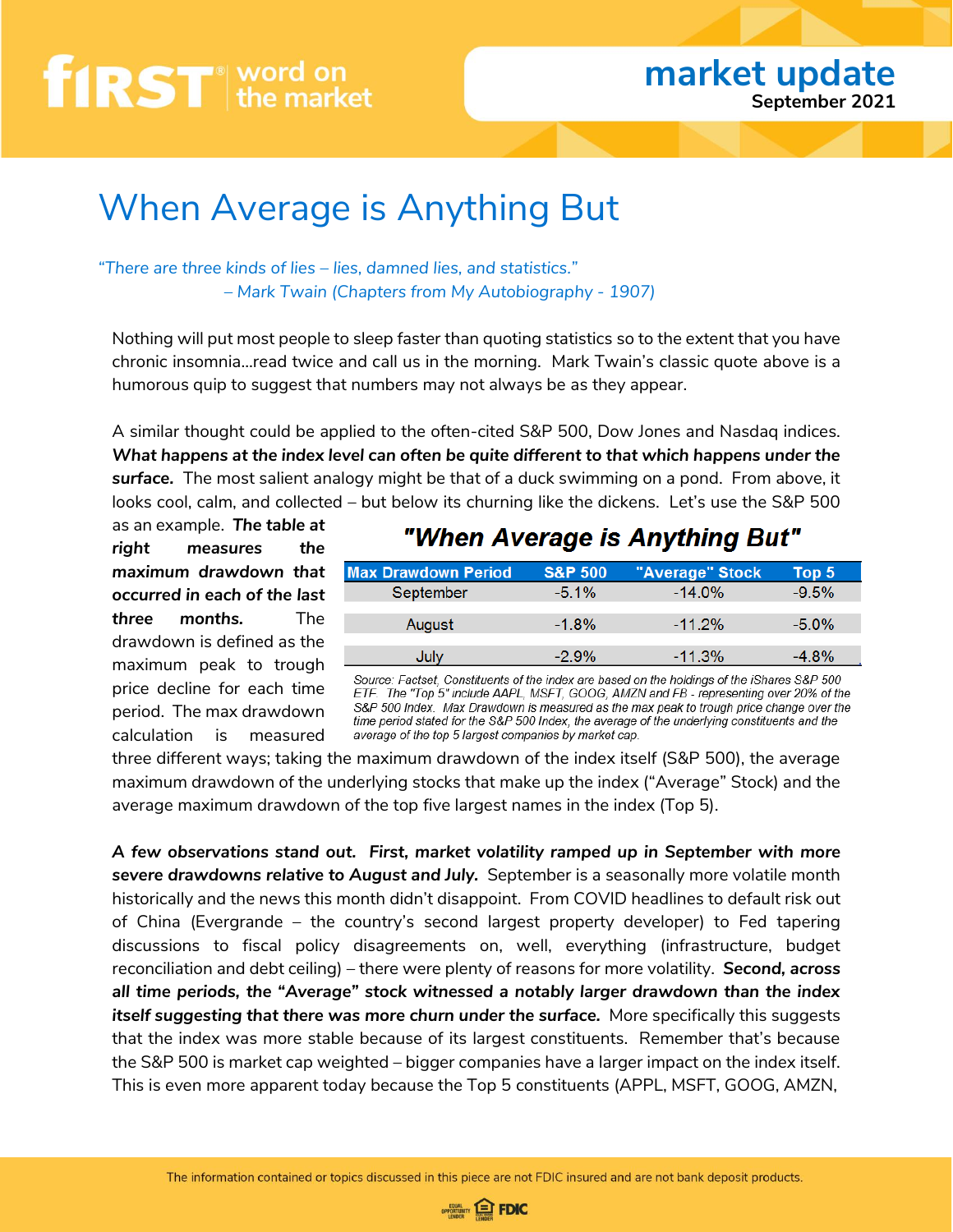FB) now make up over 20% of the index alone. In short, the maximum drawdown of the Top 5 was more modest than the "Average" stock. *Third, as volatility increased in September, the larger names in the S&P 500 started to come under increased pressure.* That is to say that the Top 5 category started to suffer a proportionately larger drawdown relative to the "Average" stock than what was seen in July or August.

*We'd argue the recent rise in interest rates has been an influencing factor on that last point.* After falling below 1.2% in early August, the 10 Year Treasury Yield finished the month of September back above 1.5%. Impressively, the last two weeks of September saw a jump of over 20 bps in yield – a move of over 15%. We'd attribute this move to several factors.

- The COVID delta resurgence in the US that began in June has more visibly peaked given the drop in positivity rates and continued vaccination uptakes. To the extent that bonds were used as a hedge against another bad COVID outcome, this fear has been assuaged.
- In the most recent Fed meeting, policymakers more overtly made mention of the need to begin the tapering process (lessening of bond purchases). Less bond buying means less artificial influence holding rates lower in the Treasury market.
- The concern over China's Evergrande debt default eased due to reduced contagion risk (as most exposure is held outside the global financial system) and China policymakers that are likely motivated to restructure the debt in an orderly unwind.

40 *Rising rates tend to be a more obvious headwind for financial securities with fixed payments long*  30 *into the future – long duration bonds*  25 *– but high price to earnings (P/E) stocks can also be viewed as duration sensitive.* That's because often 15 imbedded within a higher P/E stock is the assumption of higher future 10 earnings growth. When the interest 5 rate used to discount that future earnings growth rises, the present



value of the stock is more negatively impacted. As can be seen in the chart above, current valuations are extended for the S&P 500 index as well as for its Growth and Value counterparts. However, the valuation premium has become much more extended in the Growth index, which is where most of the largest market capitalized companies reside – Tech, Discretionary and Communication Services make up almost 74% of the S&P 500 Growth index alone! If there's a market vulnerability to higher rates, we'd argue that's where it might be most prominent.

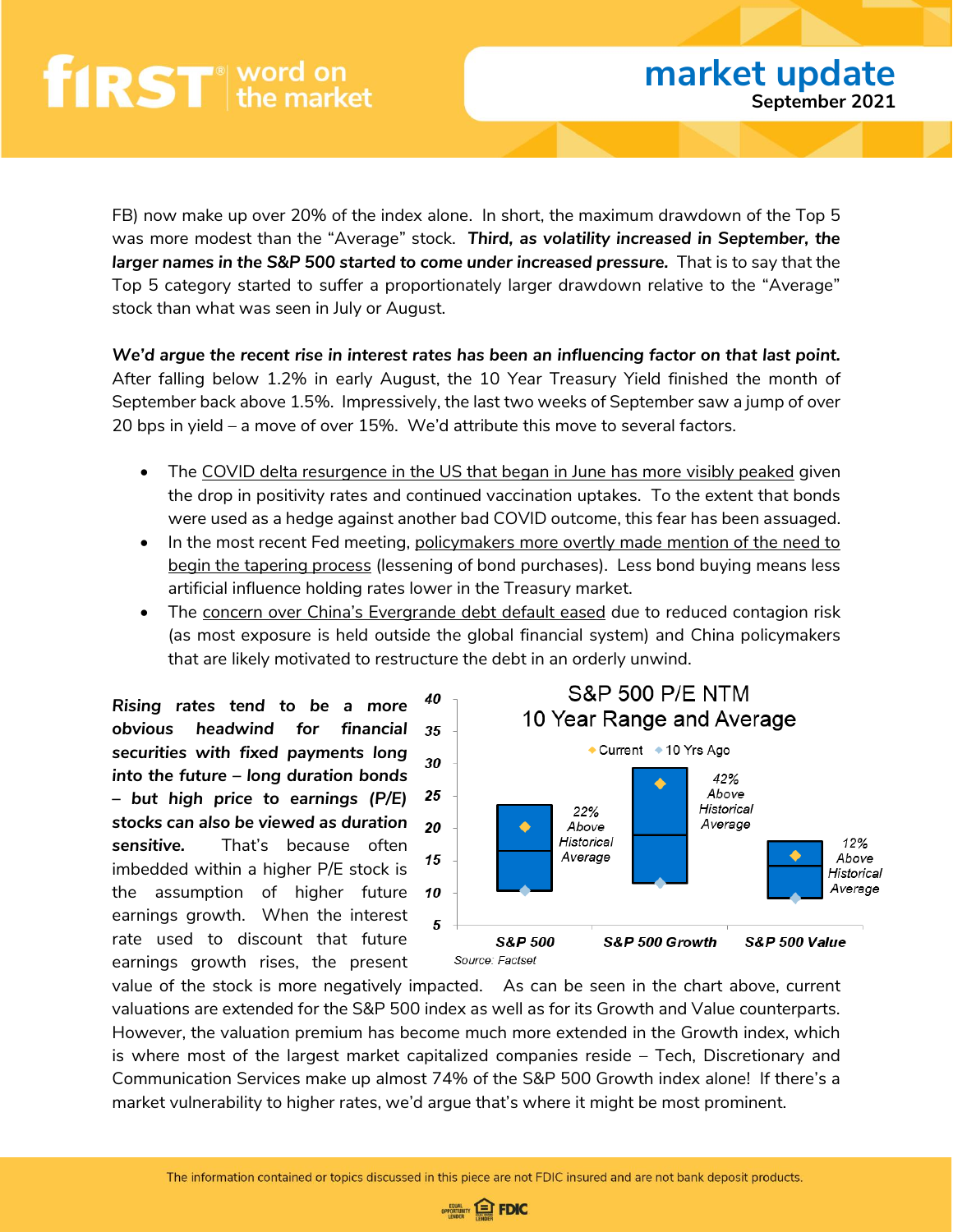Despite the recent volatility in September, full year returns have still indicated a reflationary bias. Real Assets outperformed Stocks and Stocks outperformed Bonds. Commodities, Real Estate, and Cyclical sectors did the best while interest rate sensitive Bonds suffered the most.

#### **Stocks**

Global equities suffered a selloff in September amid still mostly strong year-to-date totals. Here at home, the most expensive area – US Large Caps (S&P 500) – was hit the hardest in the month. Overseas,



**market update**

**September 2021**

Emerging Markets (MSCI EM) were more severely impacted as a broadening regulatory crackdown in China embroiled markets. Policymakers there have taken a hardened stance on everything from education to technology to real estate. Increased regulations have become China's answer to solving for income equality and self sufficiency. Year-to-date, all S&P 500 sectors have posted positive returns. Sectors have reflected an investor preference for Cyclical exposure with significant outperformance in Energy and Financials (Cyclical Value) as well as Communication Services (Cyclical Growth). Conversely, more traditional Defensives (Health Care, Utilities) have lagged – though this reversed some in the third quarter as both sectors outperformed.



The information contained or topics discussed in this piece are not FDIC insured and are not bank deposit products.

**OPPORTUNITY EDFOIC**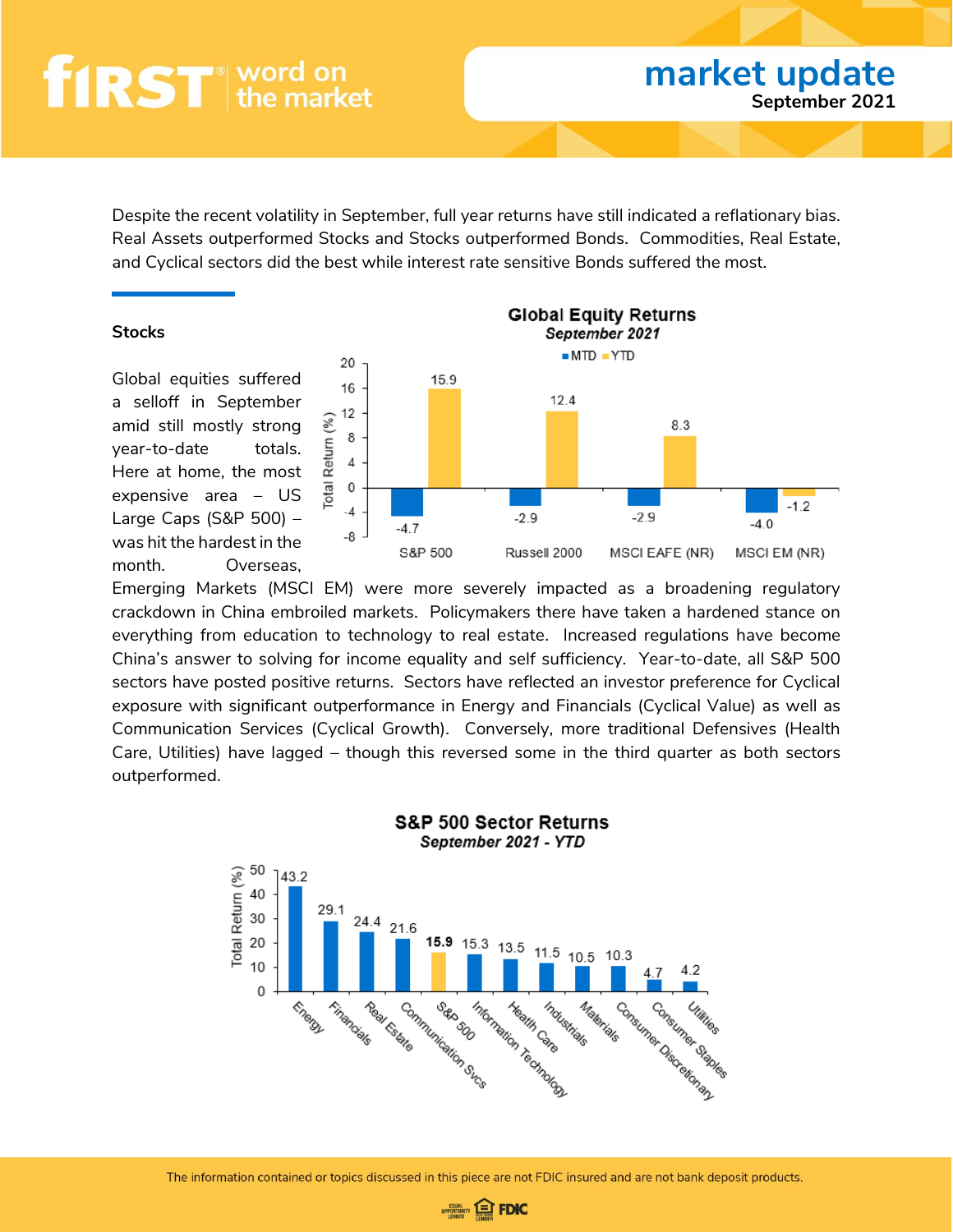#### **Bonds**

Bond returns were mostly negative year-to-date amid rate volatility. Long-term interest rates began trending higher last August with the pace picking up in the first quarter only to give back in the second quarter before moving up again in September. Meanwhile, short-term rates remained mostly anchored by the Fed resulting in a Yield Curve that steepened in the first quarter to its highest level in over 5 years – then retraced about 40% of that move and is now trying to stabilize. Year-to-date, the more interest rate sensitive areas of the bond market saw their returns pressured the most – including long-duration Treasuries (Govt Tsy Long) – though that lessened in the most recent quarter. A stronger dollar also pressured International Fixed Income (Global Agg ex US) for the balance of the year. Meanwhile, securities with shorter durations and more sensitivity to equities outperformed, including Securitized Assets (ABS, MBS, CMBS) as well as Investment Grade and High Yield corporate bonds.



#### **Global Fixed Income Returns** September 2021 - YTD

#### **Alternatives**

Alternatives posted mostly strong returns for the year albeit more mixed for the quarter and the month. Treasury inflation protected securities (TIPS) were held back by the rise in long-term interest rates though outperformed



nominal Treasuries given increased inflation expectations. Both publicly traded real estate (REIT's) and Commodities generated among the best results for the year. The former has been viewed as an attractive reopening opportunity though with some defensive yield characteristics. The latter has benefited from rising Energy, Industrial Metals and Agriculture prices.

![](_page_3_Picture_11.jpeg)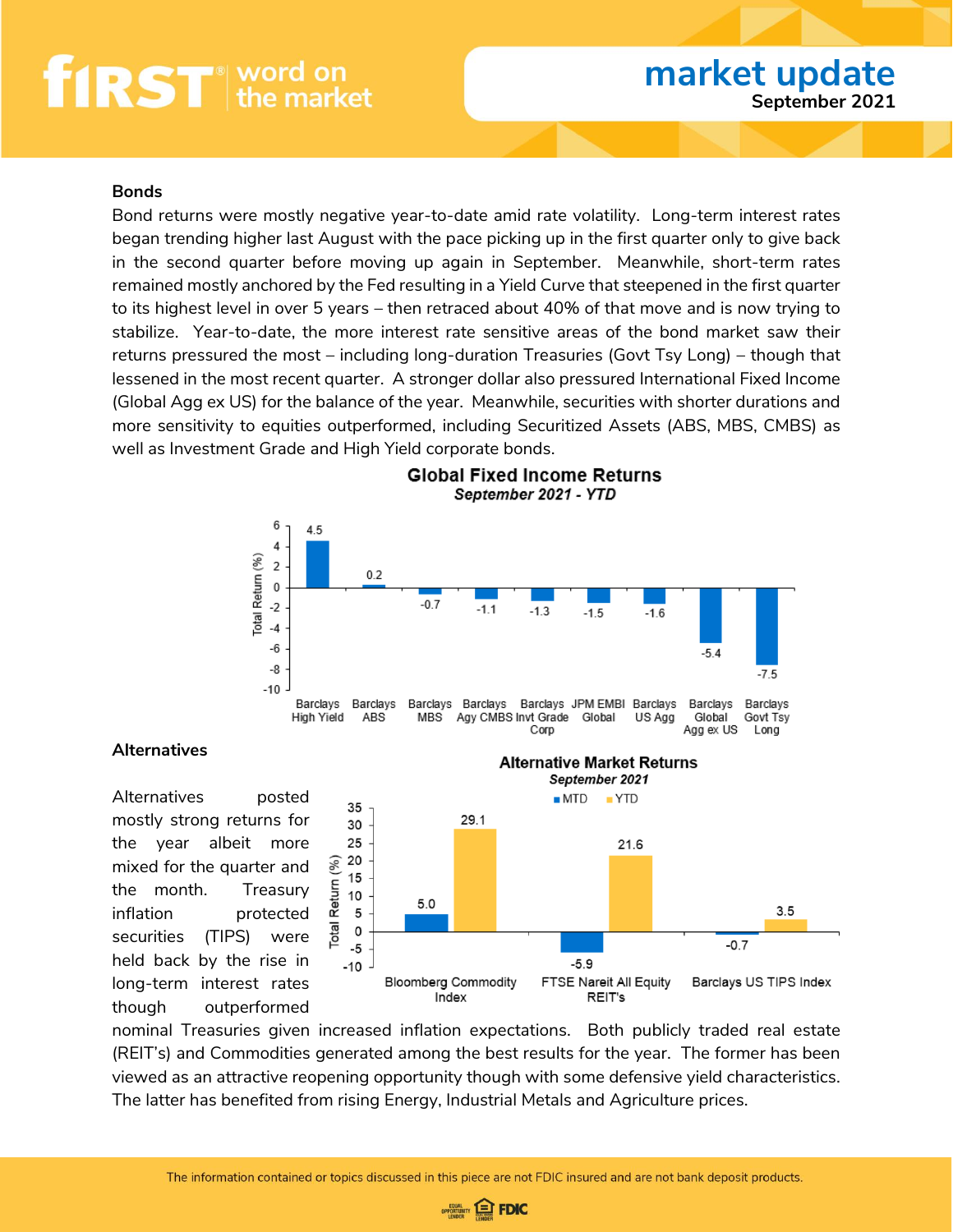#### **Market Outlook**

*Coming into this year, our business cycle outlook has continued to be best defined by the phrase "From Red Lights to Green Lights".* Having a medical solution to the medical problem

is ushering in an economic reopening. This, combined with record levels of stimulus, is expected to generate sizeable GDP and earnings growth in 2021 (see table at right).

|                          |      |                   | <b>Red Lights   Green Lights</b> |
|--------------------------|------|-------------------|----------------------------------|
| <b>Indicator</b>         | 2019 | 2020              | 2021 e                           |
| GDP (yoy)                | 2.6% | $-2.3%$           | 5.9%                             |
| <b>Unemployment Rate</b> | 3.6% | 6.7%              | 4.8%                             |
| S&P 500 EPS (yoy)        | 4%   | $-22%$            | 62%                              |
| <b>COVID Cases</b>       | N/A  | 19.1 <sub>m</sub> |                                  |

*From an investment perspective, we still think*  Source: Factset; S&P Dow Jones. S&P 500 EPS growth based on operating trailing twelve months actuals and forecast. 2021 GDP and Unemployment Rate estimates are projections produced by the Federal Reserve as of September 2021. COVID case count from www.coronavirus.jhu.edu as of 12/28/20.

having a reflationary tilt in portfolios provides an opportunity. That is to say that we think inflation and/or nominal growth will remain stickier than expectations. A federal budget deficit today that only rivals that of World War II, along with de-globalization trends, and the Fed's FAIT (Flexible Average Inflation Target) policy are all structural reasons to support this theme. The money supply is over 30% higher than where it was pre-pandemic and its still growing at almost twice the historical average. More money in the system means more money gets spent fueling price increases. As can be seen in the chart below, more money has also worked its way into wage inflation – which is the highest its been since the early 1980's and is near two standard deviations above normal over that same time period. While we do think the transitory portion of inflation moderates from here, the surprise might be the level at which inflation (and nominal growth) normalizes relative to long-term interest rates. The disconnect between the 10 Year

Treasury Yield and CPI is also near two standard deviations relative to history dating back to the early '50's. Similarly, the gap between the 10 Year Treasury Yield and nominal GDP growth is the widest ever over the same time period.

![](_page_4_Figure_10.jpeg)

![](_page_4_Picture_12.jpeg)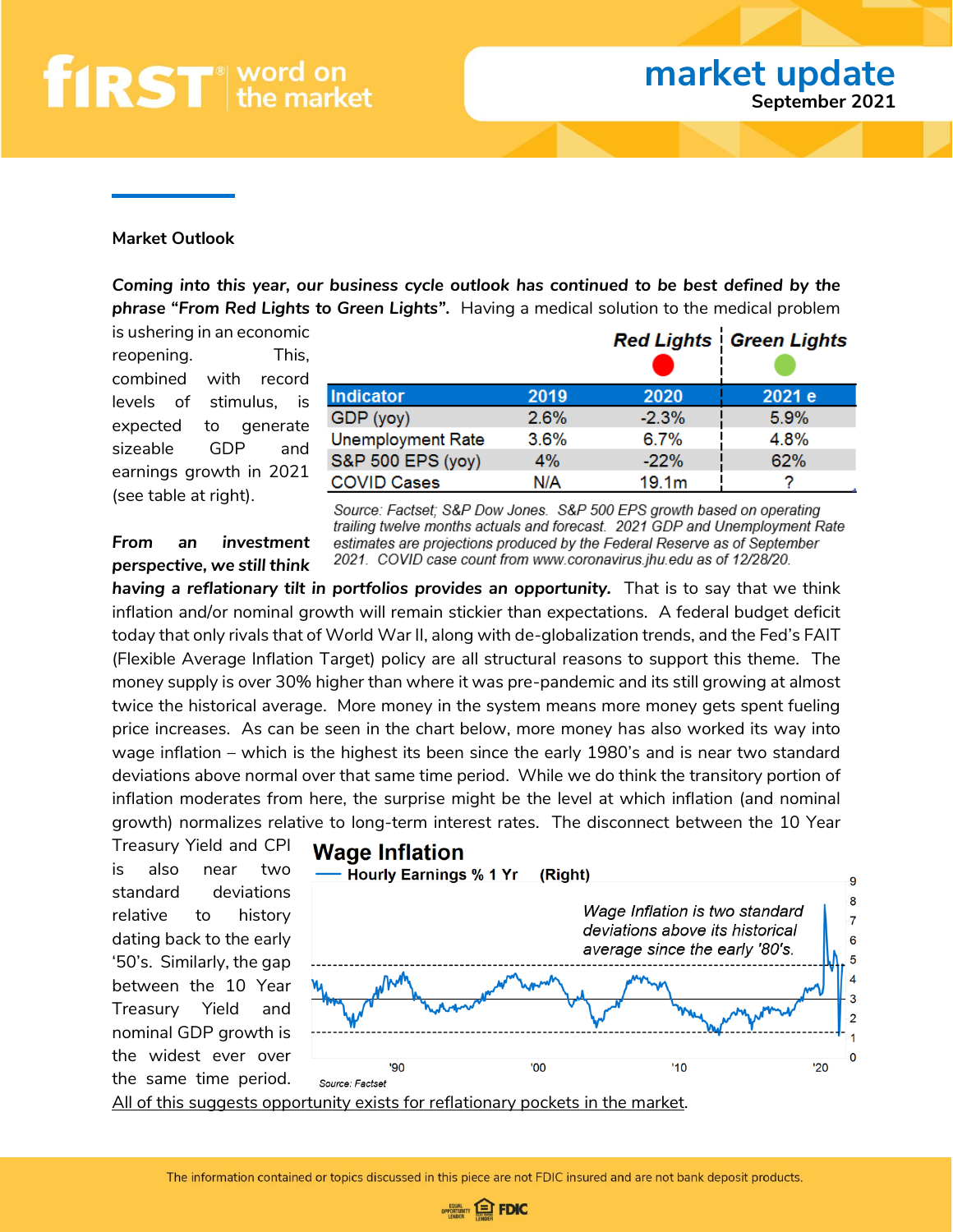*From a cyclical perspective, things are a bit trickier. Liquidity is still robust but likely has peaked.* Fundamentals are very healthy but are set to slow from here. The offset is that economic expectations have been reset and equity sentiment gauges have come off the boil as investors have anticipated the mid-cycle slow down to a degree. The investment landscape remains expensive in an aggregate sense but some pockets are much more overvalued than others. Rising rates are likely the fulcrum to this disparity. *In short, the market call may be a little less important than the intricacies of the underlying market – "it's not a stock market but a market of stocks".* 

*As we noted earlier, the "Average" stock has come under more pressure in September and*  **has been underperforming the last couple of months.** This can be seen in the chart below

which graphs the S&P 500 Equal Weighted Index to the S&P 500 Market Cap Weighted Index. Outperformance in the latter can be seen in the line moving lower in the chart. That is to say that recently the larger market cap companies have outperformed. Taking a look back at history, we've seen similar midcycle slowdown periods coming out of

![](_page_5_Figure_5.jpeg)

recessions but, notably, the Equal Weighted Index tends to reassert its outperformance as the fundamentals and sentiment conditions refresh. *If today plays out similar to history, having a more diversified mix of stocks relative to the more concentrated market cap weighted index might be additive.* That continues to be how we're positioned within the US Large Cap space in particular – underweight the most expensive and concentrated pockets of the market.

*Meanwhile, we want to keep our head on a swivel and be cogznizant of risk. After all, Stocks are up significantly off the lows from over a year ago. As such, we recognize that investors may not want to be as aggressive in positioning as they were to begin the year – for the following reasons:*

![](_page_5_Picture_9.jpeg)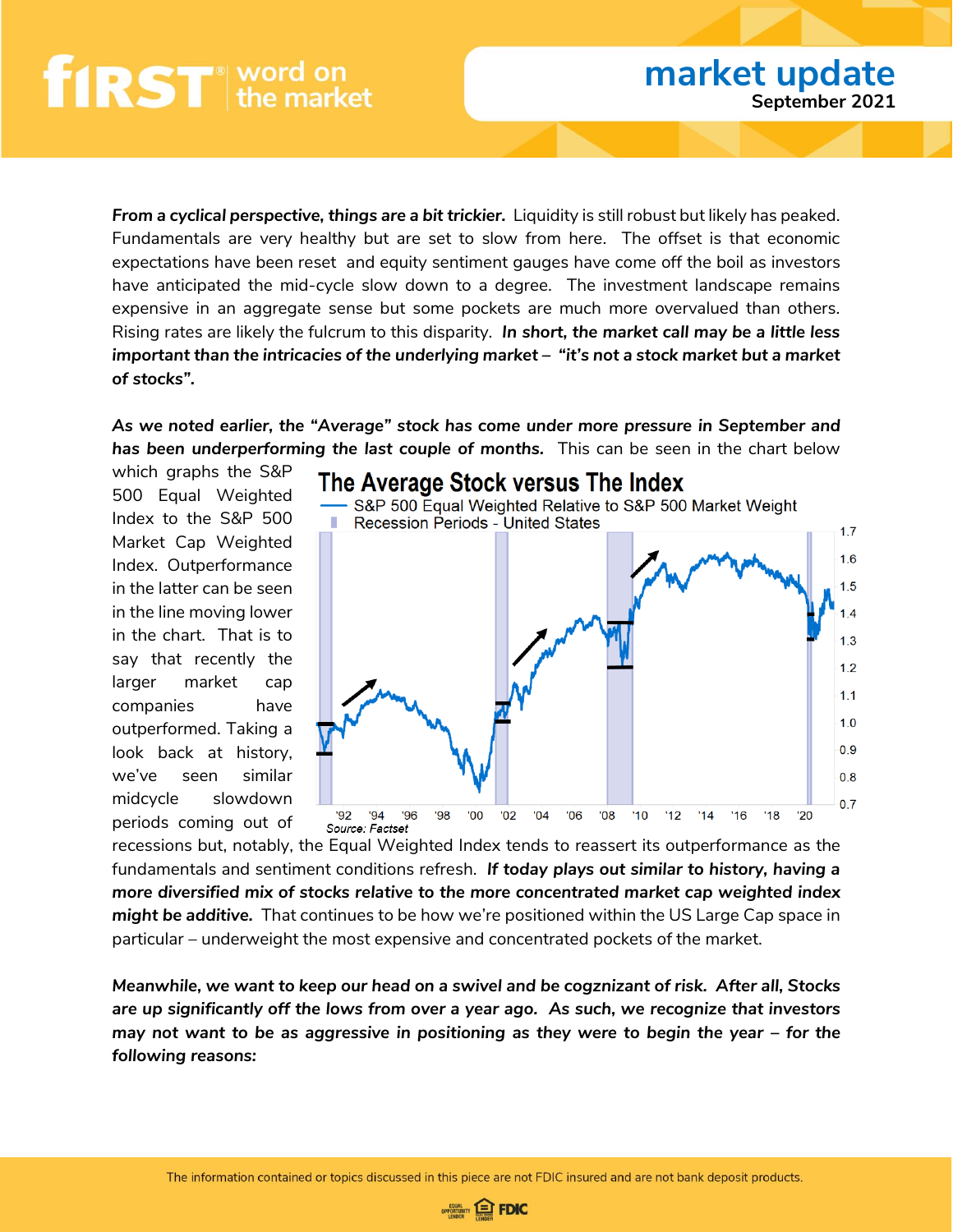- Year Two of a cyclical bull market has historically ushered in more volatility (albeit positive returns). Through the first six months of Year Two, we've seen comparable historical FULL year returns with about half of the volatility.
- As we get closer to the end of the year, corporate profit growth is likely to slow. While this is not a major negative for market returns, in aggregate, it does tend to signal a rotation under the surface – having implications for sectors and risk factors.
- Stock valuations, in aggregate, are elevated in an absolute sense and may become more so in a relative sense. The equity risk premium may look less favorable if rates rise.
- Policy conditions are likely to be less favorable over the next 12 months than over the past 12 months (less liquidity and more potential headwinds for corporate earnings).

*In short, we advocate maintaining a reflationary tilt in one's portfolio while managing the degree of that tilt.* Accordingly, several times this year – including early in September – we've trimmed our OW to risk assets (via Equities and Alternatives) while maintaining diversification with lower volatility securities (via US Core Fixed Income and Diversified Alternatives).

*Within equities*, our OW's continue to favor a pro-reflation bias. Previously, we've increased our exposure to a modest OW in International Markets. We've also previously increased our US Small Cap exposure to an OW and have shifted toward more of a cyclical value sector tilt within our (UW) US Large Cap exposure (though recently have shifted some of that value tilt toward higher quality companies).

*Within fixed income,* to mitigate some portfolio risk, we remain UW the most cyclical parts of the bond market (High Yield and Emerging Market Debt) but our US Core managers are OW credit and UW (defensive) treasuries. We also continue to carry a shorter duration bias (less interest rate sensitivity). Our US Core Fixed Income exposure remains an OW supplemented by our UW position in International Fixed Income which remains a beneficiary of a weaker dollar environment.

*Within alternatives,* we've recently taken profits by trimming some of our exposure to real assets but remain overweight as a way to bolster inflationary hedges – thus we're OW to Real Estate and Commodities. Meanwhile, we are also OW to Diversified Alternatives which provide some hedge against market volatility.

![](_page_6_Picture_11.jpeg)